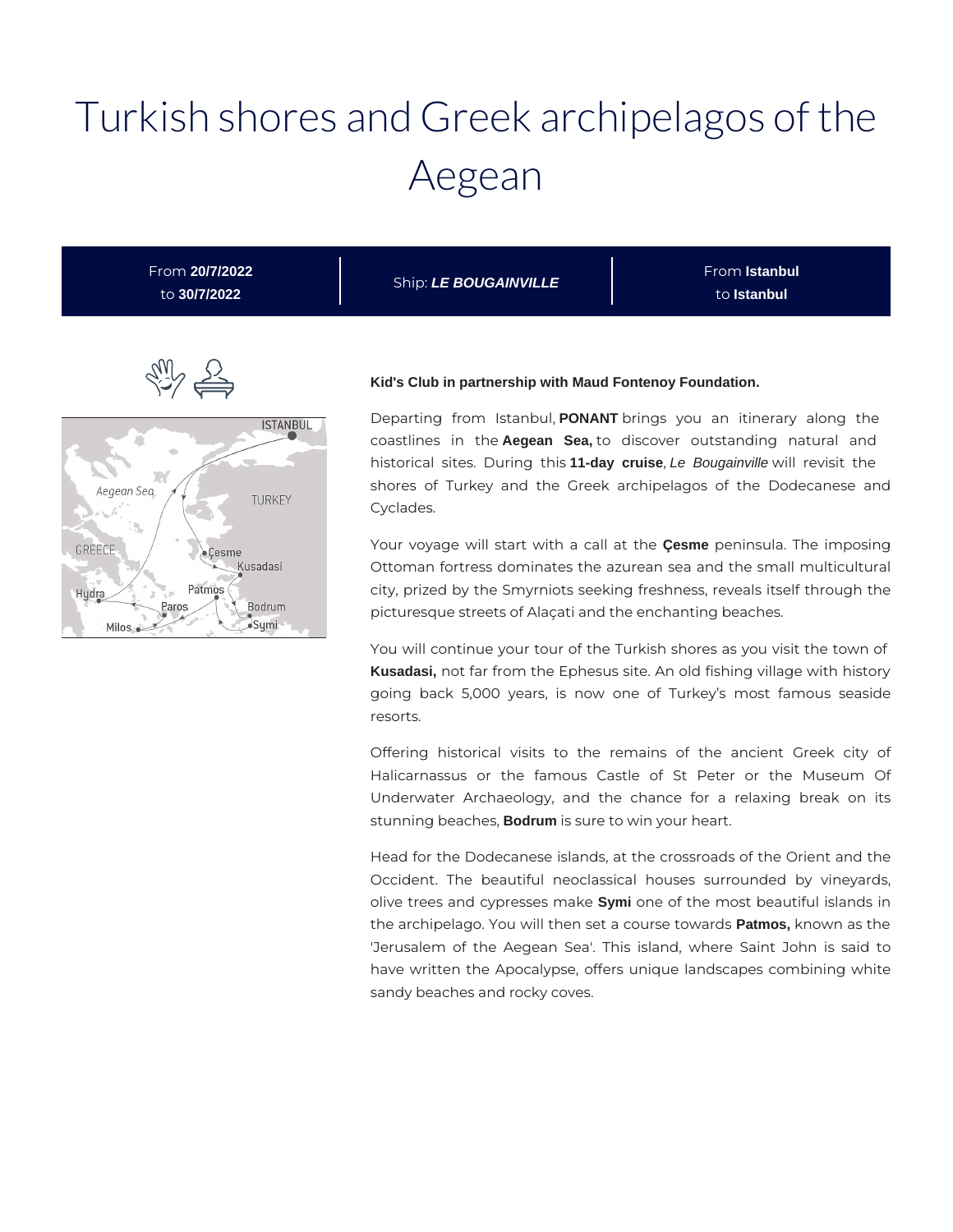In the south-eastern Aegean Sea, the Cyclades archipelago invites you to enjoy the wild and appealing beauty of **Milos** and **Paros**. You will alsomake a detour via the **island of Hydra**, famous for its incomparable lightand the calm of its small streets on which all motorised traffic is banned.

Then you will reach **Istanbul**, a rich historical UNESCO listed site, at the end of a magnificent cruise.



The information in this document is valid as of 6/7/2022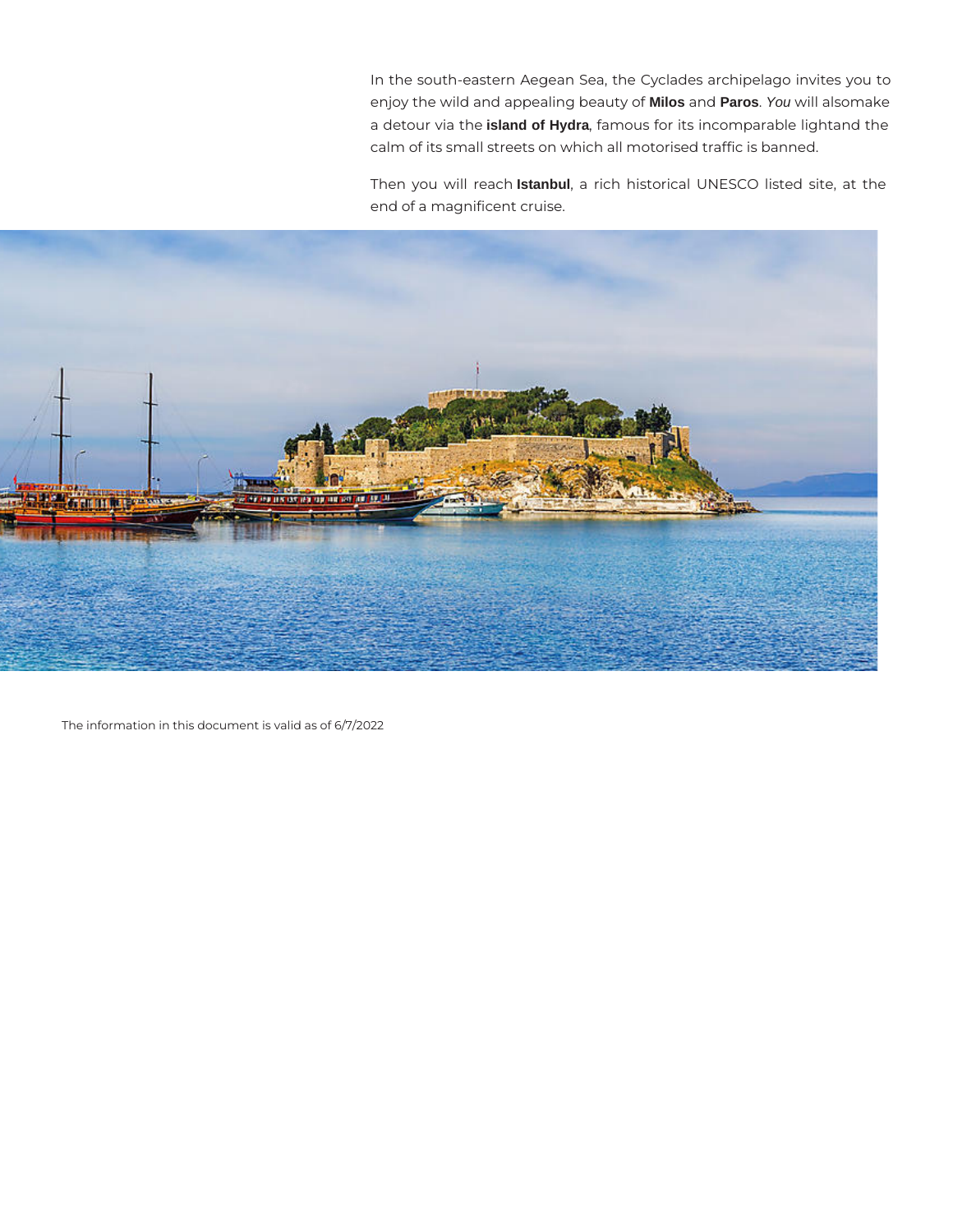# Turkish shores and Greek archipelagos of the Aegean **YOUR STOPOVERS :**

#### **ISTANBUL**

Embarkation 20/7/2022 from 3:00 pm to 4:00 pm Departure 20/7/2022 at 5:00 pm

Located on the Bosphorus, Istanbul is one of the most beautiful of all Turkish cities. Named Byzantium when founded by the Greeks, and then Constantinople under the Roman Empire, this city is steeped in history and, for this reason, is a listed UNESCO World Heritage site. Located on Sultanahmet hill, the great **Blue Mosque,** the mysterious **Hagia Sophia** and the vast **Topkapi palace** and its countless mosaics, dominate the Marmara Sea. In the Beyazit district, the **Grand Bazaar** allows to discover elegant covered passages. A little further away, delicate aroma of **loukoum** and spices will draw the visitors' attention at the Egyptian Bazaar.

#### **ÇESME**

Arrival 21/7/2022 early afternoon Departure 21/7/2022 evening

Located on a peninsula in western Anatolia, **Çesme** is a popular seaside resort on the Aegean Sea. It owes its name, meaning fountain in Turkish, to the natural hot springs dotted around the city. Cesme's cool summertime weather makes it the favourite holiday spot of Izmir locals. Built in 1508, the imposing Ottoman castle overlooking the port is home to the archaeology museum and will delight fans of history. Nearby, the former Ottoman caravanserai is now the site of a grand hotel. Traditional windmills and stone houses lined with narrow streets form the picturesque decor of the nearby village of Alacati, confirming the region's Greek heritage, and invite visitors to enjoy the pleasant atmosphere at an outdoor café.

#### **KUSADASI**

Arrival 22/7/2022 early morning Departure 22/7/2022 late evening

The attractive **seaside resort of Kusadasi** is located in a gulf on the western coast of Turkey. You can bathe there in clear waters or stroll along the coastal walk, in the shade of palms. In the historical district, you can take a mosey down the narrow streets and explore the colourful shops in the bazaar. Close by, the **Ephesus archaeological site** in the hillsides provides an opportunity to discover the ruins of one of the most famous cities of Antiquity.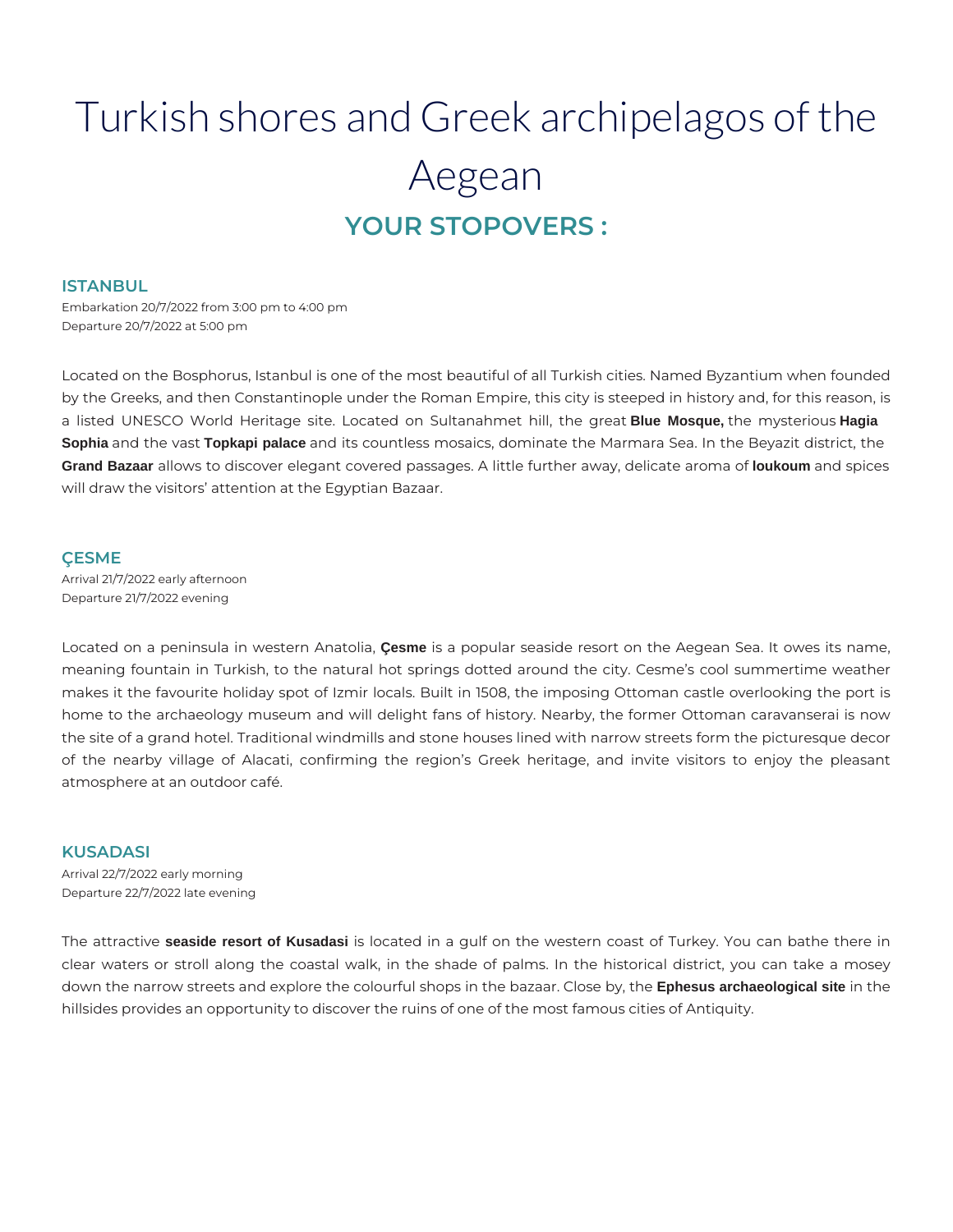# **BODRUM**

Arrival 23/7/2022 midday Departure 23/7/2022 late evening

Bodrum is located one of the bays of Mugla on the west coast of Turkey. At the harbour entrance, you'll can't miss **The Bodrum Castle of The Knights of St. John,** the town's emblem. Here you will be able to visit the Bodrum Museum of Underwater Archaeology housed within the castle precincts. In the centre, the passages shaded by arbours abound with diverse craft shops and ice-cream cafés where you can sit out and enjoy refreshing citrus fruit sorbets. A few streets away, the archaeological site of the **Halicarnasse mausoleum** invites you to experience the old town's past, just as the old theatre does, built on the slopes of the hillside looking out over the bay of Bodrum.

# **SYMI**

Arrival 24/7/2022 early morning Departure 24/7/2022 late afternoon

A simply ravishing gem in the Dodecanese, Symi is located north-west of Rhodes. This island of cypress forests, vineyards and olive orchards, possesses a capital city of the same name that is as colourful as the surrounding countryside. The charm of the port district of **Gialos** is not to be missed: its quaysides are lined with picturesque houses with multi-coloured facades. You can get to the upper town by car or climb the 500 steps up the **Kali Strata** ramp. The second option offers superb viewing points of the coast and gorgeous turquoise waters.

#### **PATMOS**

Arrival 25/7/2022 early morning Departure 25/7/2022 evening

Patmos is one of the legendary must-see islands in the Dodecanese. This is where Saint John resided, presumed author of the last book in the Bible. The **cave of the Apocalypse** and the **Saint John Monastery** are dedicated to him. These sites, which are listed by UNESCO as World Heritage, are located at the top of a hillside planted with vines and orchards. On the shore, the crystalline coves of Kambos and Lampi offer absolutely gorgeous swimming areas.

# **ADAMAS, MILOS**

Arrival 26/7/2022 early morning Departure 26/7/2022 mid afternoon

Although Milos is especially renowned for the famous **statue of Venus** found in a field there and now displayed in the Louvre in Paris, this **mineral island** is also a geological treasure. Its volcanic origin is evident in its breathtaking landscapes and the colours of its cliffs, ranging from pure white to deep red. You'll discover the **wild beauty** of the shorelines lined with the most beautiful beaches in Greece from a ship deck, and you'll enjoy privileged access to **emerald-green coves**. Tiny **fishing ports** like Adamas hide there, with brightly-painted doors and terraces. Milos is a charming port of call in the heart of the Cyclades.

# **PAROS**